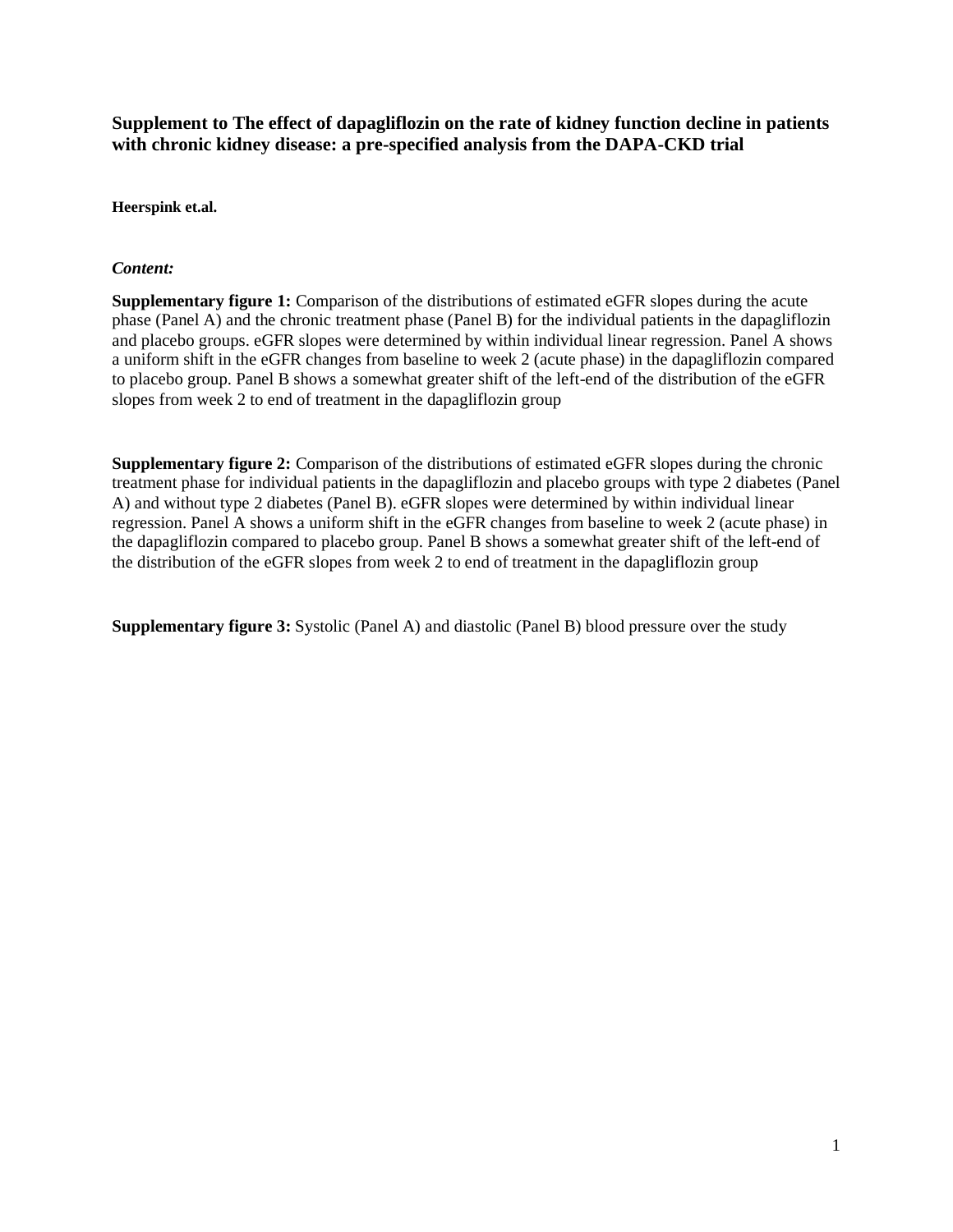**Supplementary figure 1:** Comparison of the distributions of estimated eGFR slopes during the acute phase (Panel A) and the chronic treatment phase (Panel B) for the individual patients in the dapagliflozin and placebo groups. eGFR slopes were determined by within individual linear regression. Panel A shows a uniform shift in the eGFR changes from baseline to week 2 (acute phase) in the dapagliflozin compared to placebo group. Panel B shows a somewhat greater shift of the left-end of the distribution of the eGFR slopes from week 2 to end of treatment in the dapagliflozin group

A: Histogram kernel density plot acute eGFR slope based on within individual regression



B: Histogram kernel density plot chronic eGFR slope based on within individual regression

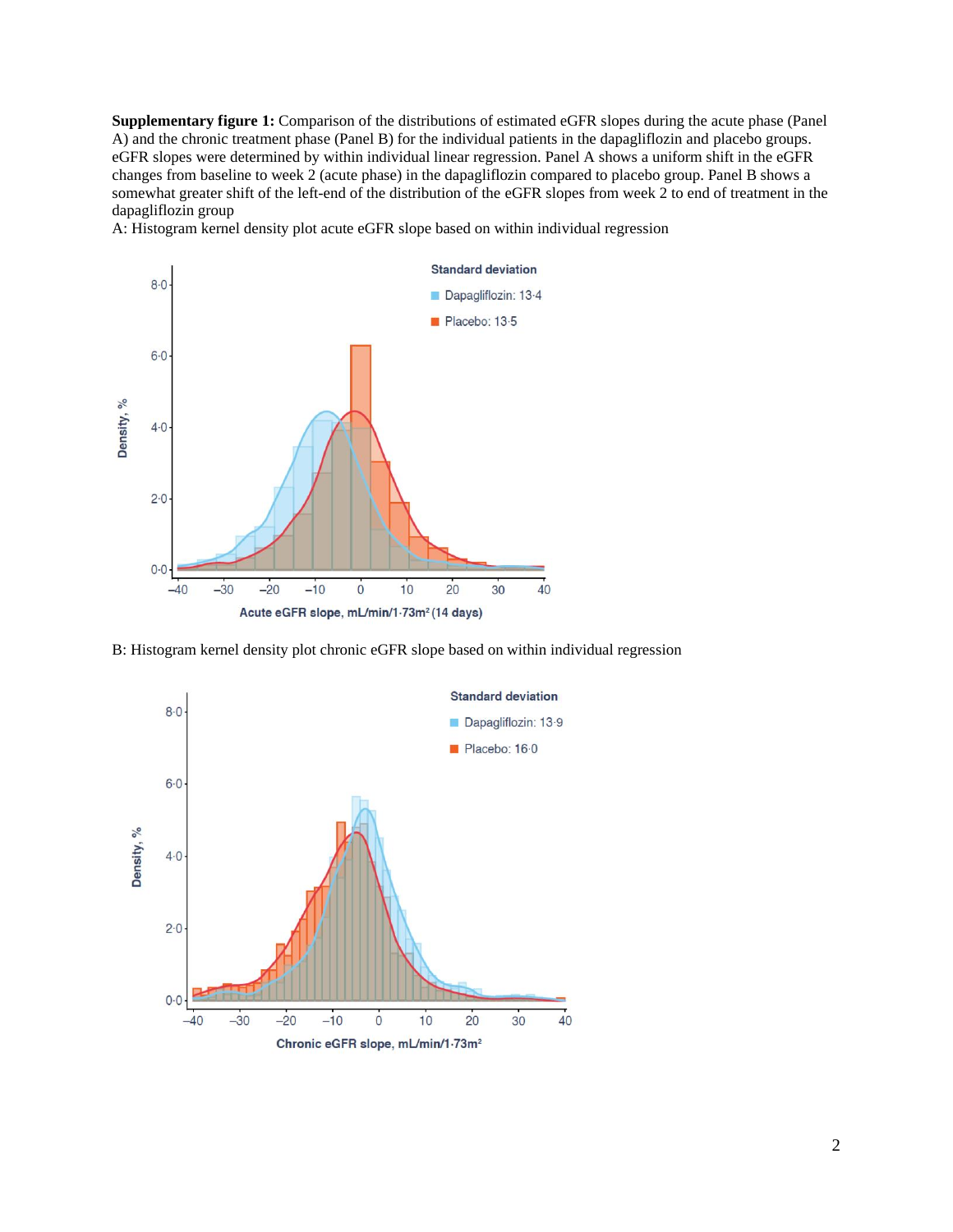**Supplementary figure 2:** Comparison of the distributions of estimated eGFR slopes during the chronic treatment phase for individual patients in the dapagliflozin and placebo groups with type 2 diabetes (Panel A) and without type 2 diabetes (Panel B). eGFR slopes were determined by within individual linear regression. Panel A shows a uniform shift in the eGFR changes from baseline to week 2 (acute phase) in the dapagliflozin compared to placebo group. Panel B shows a somewhat greater shift of the left-end of the distribution of the eGFR slopes from week 2 to end of treatment in the dapagliflozin group

A: Histogram kernel density plot chronic eGFR slope based on within individual regression in patients with diabetes



B: Histogram kernel density plot chronic eGFR slope based on within individual regression in patients without diabetes